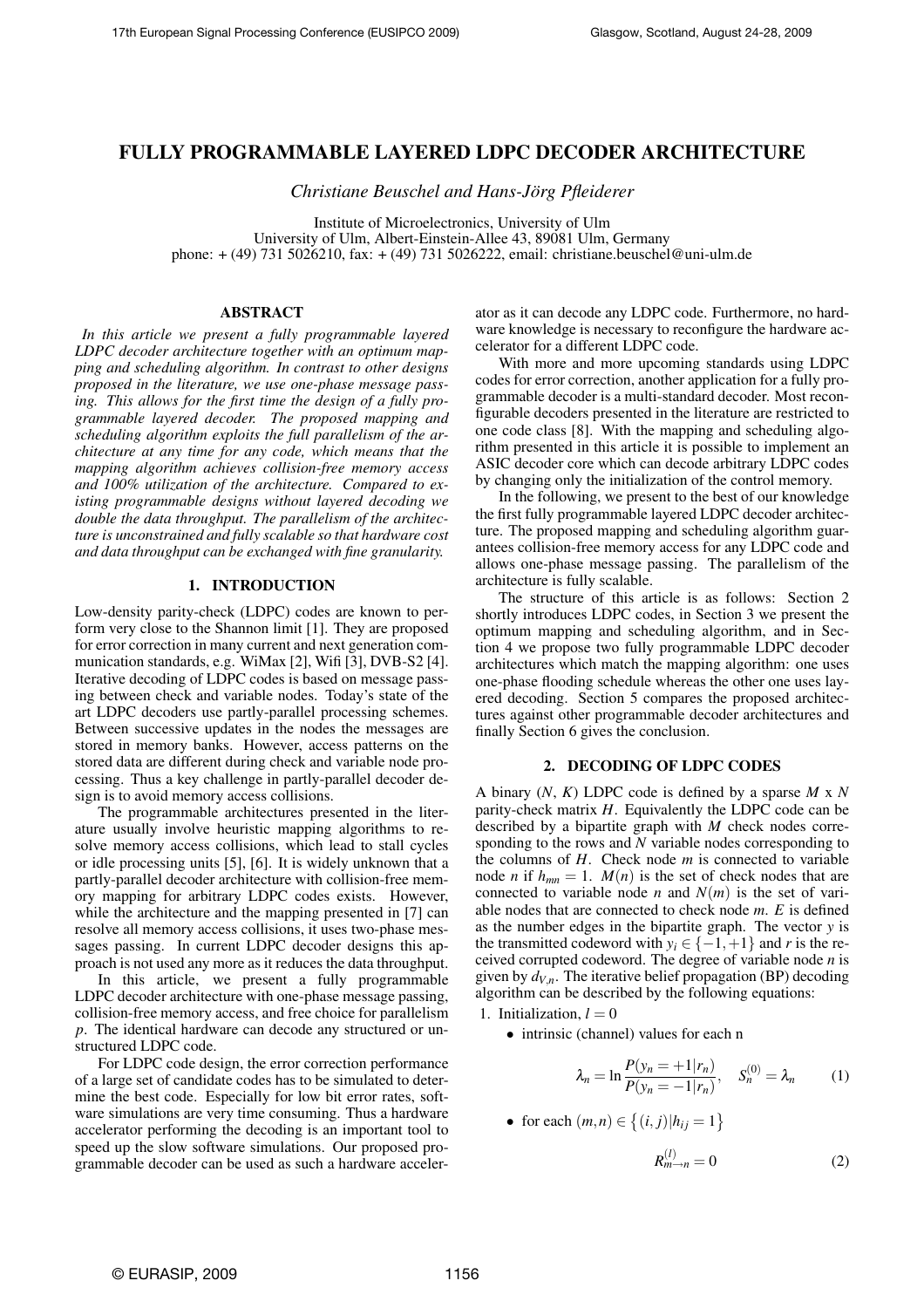- 2. Iteration  $l = l + 1$ 
	- check node update for each  $(m, n) \in \{(i, j) | h_{ij} = 1\}$

$$
R_{m \to n}^{(l)} = 2 \cdot \tanh^{-1} \prod_{j \in N(m), j \neq n} \tanh\left(\frac{S_j^{(l-1)} - R_{m \to j}^{(l-1)}}{2}\right) \tag{3}
$$

• variable node update for each  $n = 0...N - 1$ 

$$
S_n^{(l)} = \lambda_n + \sum_{i \in M(n)} R_{i \to n}^{(l)} \tag{4}
$$

3. Decision: If the maximum number of iterations *I* is reached, decode for each  $n \t q_n = \text{sign}(S_n^{(l)})$ , else continue with 2.

# **3. COLLISION-FREE MEMORY ACCESS**

In this section, we give a universally valid solution to the memory collision problem for arbitrary LDPC codes. We present a collision-free mapping and scheduling algorithm for a fully programmable layered LDPC decoder architecture.

### **3.1 Mapping function**

First a mapping function is defined. Given a set

$$
V = \{v_0, ..., v_{E-1}\}\tag{5}
$$

of *E* elements  $v_i$  where *E* can be factorized as  $E = L \cdot p$ , we arbitrarily define two partitions  $P$  and  $P'$  with

$$
P = \{V_0, ..., V_{L-1}\}\
$$
 and  $P' = \{V'_0, ..., V'_{L-1}\}\$  (6)

where each subset  $V_i$  or  $V'_j$  contains  $p$  elements of  $V$ . A mapping function  $T$  is defined with

$$
T: \{v_0, ..., v_{E-1}\} \mapsto \{0, ..., p-1\}
$$
 (7)

such that the following two conditions are fulfilled for every  $k = 0, ..., L - 1$  and every *i*,  $j = 0, ..., E - 1$  with  $i \neq j$ :

$$
v_i, v_j \in V_k \Rightarrow T(v_i) \neq T(v_j)
$$
  

$$
v_i, v_j \in V'_k \Rightarrow T(v_i) \neq T(v_j).
$$

Thus any two values  $v_i$  and  $v_j$  which are in the same subset are always mapped to different values. The authors of [7] prove that such a mapping function always exists and furthermore give an algorithm to find it.

### **3.2 Mapping and scheduling algorithm**

We now define a collision-free mapping and scheduling algorithm for one-phase message passing, which is the key for a programmable layered decoder. In contrast to [7] we use dynamic instead of static assignment of values to memory banks. Furthermore, memory access collisions are resolved for the sum values instead of for the extrinsic values.

The partly-parallel decoder architecture with parallelism *p* uses sequential node processing. In each clock cycle *p* extrinsic values  $R_{m\to n}$  in (3) are updated and a partial update of *p* sum values  $S_n$  in (4) is performed. Each extrinsic value is updated exactly once during a decoding iteration. *p* extrinsic memory banks are required for the parallel update of *p* extrinsic values. The extrinsic values are stored in linear order in each memory bank and no memory access collisions occur.

Different from that, each sum value  $S_n$  is read and written  $d_{V,n}$  times in each iteration. For quasi-cyclic (QC) decoder architectures, collision-free memory access on *p* sum values in parallel can be guaranteed as for each access always the *same p* sum values are needed in parallel. This is different for a fully programmable decoder architecture: the parity-check matrix is unstructured so that in each clock cycle a "random" combination of *p* sum values is accessed. In each of the  $d_{V,n}$ accesses on sum value *Sn*, the value is accessed in a *different* combination with other sum values. Therefore we have to assure that each of these "random" combinations of *p* sum values (defined by the parity-check matrix of the code) can be accessed without memory access collisions. Thus, the *p* sum values for each "random" combination have to be stored in *p* different memory banks.

To achieve this, memory access collisions for all possible combinations of sum values for a given code have to be resolved. In the following we present a solution in three steps, which is valid for any structured or unstructured LDPC code:

- 1. Copy each sum value  $d_{V,n}$  times. This means that  $E$  sum value copies exist, and each copy is accessed only once for read and once for write in each iteration.
- 2. Determine a memory bank for each copy using the mapping function from Section 3.1.
- 3. Remove sum value copies: interpret each copy of a sum value as the same sum value at a different point in time. This means that in the final implementation only the *N* original sum values are stored and that a sum value resides in different memory banks throughout one iteration.

In the following, these three steps are explained in more detail using an example with parallelism  $p = 3$  and an irregular LDPC code with dimensions  $N = 8$ ,  $M = 6$  and paritycheck matrix

$$
H = \begin{bmatrix} 1 & 0 & 1 & 1 & 0 & 1 & 0 & 0 \\ 0 & 1 & 0 & 1 & 1 & 0 & 1 & 0 \\ 1 & 1 & 1 & 0 & 1 & 0 & 0 & 0 \\ 1 & 0 & 0 & 1 & 0 & 0 & 0 & 1 \\ 0 & 1 & 0 & 0 & 1 & 1 & 0 & 0 \\ 0 & 0 & 1 & 0 & 0 & 0 & 1 & 1 \end{bmatrix}.
$$
 (8)

**Step 1):** Fig. 1a shows  $N = 8$  sum values  $S_n$  in the top line. Each  $S_n$  is copied  $d_{V_n}$  times according to the corresponding variable node degree and arranged in the same way as the parity-check matrix of the code. This is illustrated by the gray squares in Fig. 1a. An overall number of *E* sum value copies exists. Then an access index for each sum value copy is determined. Therefore we assume that decoding starts with processing of the first  $p = 3$  check nodes which correspond to lines 0 to 2 in the matrix and continues with the next *p* check nodes which correspond to lines 3 to 5. Each check node itself is processed sequentially as in (3). To meet the constraint that in each column each access index is used only once, the order in which the edges of one check node are processed can be modified. The resulting access indices for the sum value copies are given on the right in Fig. 1a.

**Step 2):** In this step, the mapping function from Section 3.1 is applied. The set *V* in  $(5)$  with cardinality *E* is defined as the set of all sum value copies. Partition  $P$  in (6)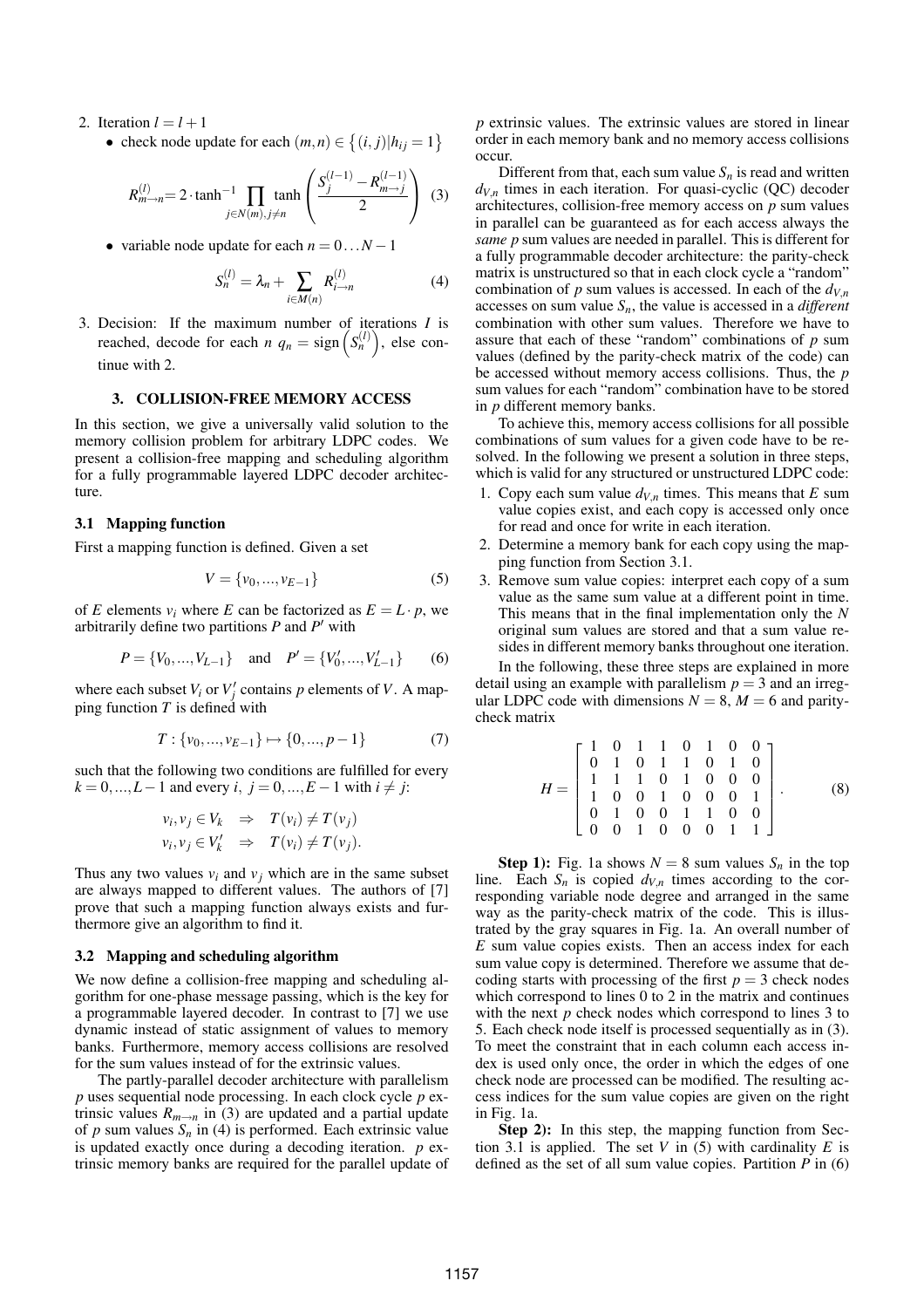is defined by the access indices: sum value copies with the same access index *i* form one subset  $V_i$ . Partition  $P'$  is defined as shown in Fig. 1b: the access indices within each column are permuted such that each index is replaced by the next smaller one and the smallest index is replaced by the biggest index in the column. Subset  $V_i'$  of partition  $P'$  consists of the sum value copies with the same permuted access index *i*. The cardinality of each subset  $V_i$  or  $V'_i$  is  $p = 3$ . Then the mapping function *T* from (7) is applied. The range of the function consists of  $p = 3$  values which are represented by the shapes square (red), hexagon (green) and circle (blue). A possible solution for the mapping function is shown in Fig. 1c. In the decoder architecture exactly *p* memory banks for the sum values exist. Each shape (color) corresponds to one memory bank, and it can be seen that copies with the same access index are located in different memory banks. Thus no memory access collisions occur.

**Step 3):** So far all operations were performed on the *E* sum value copies. This was necessary to explain how the mapping of sum values to memory banks is performed. In the actual implementation, only *N* sum values and no copies exist. In the following we explain how all copies can be removed. The upper part of Fig. 1d shows again the sum value copies for partition *P* with access indices and shapes (colors) for memory banks. In the final system, all sum copies in one column of the matrix correspond to the same sum value. During initialization of the sum memory, each sum value *S<sup>n</sup>* is written to the memory bank where the first read is performed from. This corresponds to the memory bank with the smallest access index in a column as indicated by the arrows in the upper part of Fig. 1d. The first read accesses the three values  $S_0$ ,  $S_1$ , and  $S_4$  according to  $V_0$ . It can be seen that different shapes (colors) are assigned to the three values which means that they are located in different memory banks. Then the values are written back to the same memory banks according to  $V_0'$ . Next the sum values  $S_0$ ,  $S_2$ , and  $S_3$  are read according to  $V_1$ . Also these three values are read from three different memory banks. Writing back is performed in permuted order, e.g.  $S_0$  was read from the "square" memory bank but is written back to the "hexagon" bank,  $S_2$  was read from "hexagon" and is written to "circle" and  $S_3$  was read from "circle" and is written to the "square" bank according to  $V_1'$ . Thus after the write operation, the sum values are stored in different banks as before and are prepared for their next read access. The same process continues until all sum values are updated  $d_{V,n}$  times. At the end of the iteration, all sum values are again in their original memory banks.

# **4. FULLY PROGRAMMABLE DECODER ARCHITECTURES AND SCHEDULING**

In this section we present a fully programmable layered decoder architecture which doubles the data throughput at no additional hardware cost compared with [7]. Using the mapping algorithm described in Section 3.2, an optimum scheduling of operations is achieved which exploits the full parallelism of the architectures at any time for any LDPC code. Before we discuss the details for the layered architecture, we present a one-phase flooding schedule architecture which updates variable nodes during check node processing and thus also doubles the data throughput of [7].



Figure 1: Mapping and scheduling algorithm: illustration of (a) step 1: copies and access indices; (b) and (c) step 2: partitions and mapping function; (d) step 3: removal of copies

### **4.1 Flooding schedule decoder architecture**

The architecture in Fig. 2 consists of  $p$  intrinsic memory banks  $IM_i$  for the values  $\lambda_n$  in (1), p extrinsic memory banks *EM*<sup>*i*</sup> for the extrinsic messages  $R_{m\to n}$  in (3), *p* sum memory banks *SMAi* and *p* sum memory banks *SMBi* to store the previous and current total sum  $S_n$  in (3), (4). Each memory bank 0 corresponds to the shape "square" in Fig. 1d, bank 1 to "hexagon" and bank 2 to "circle". All memories are dual-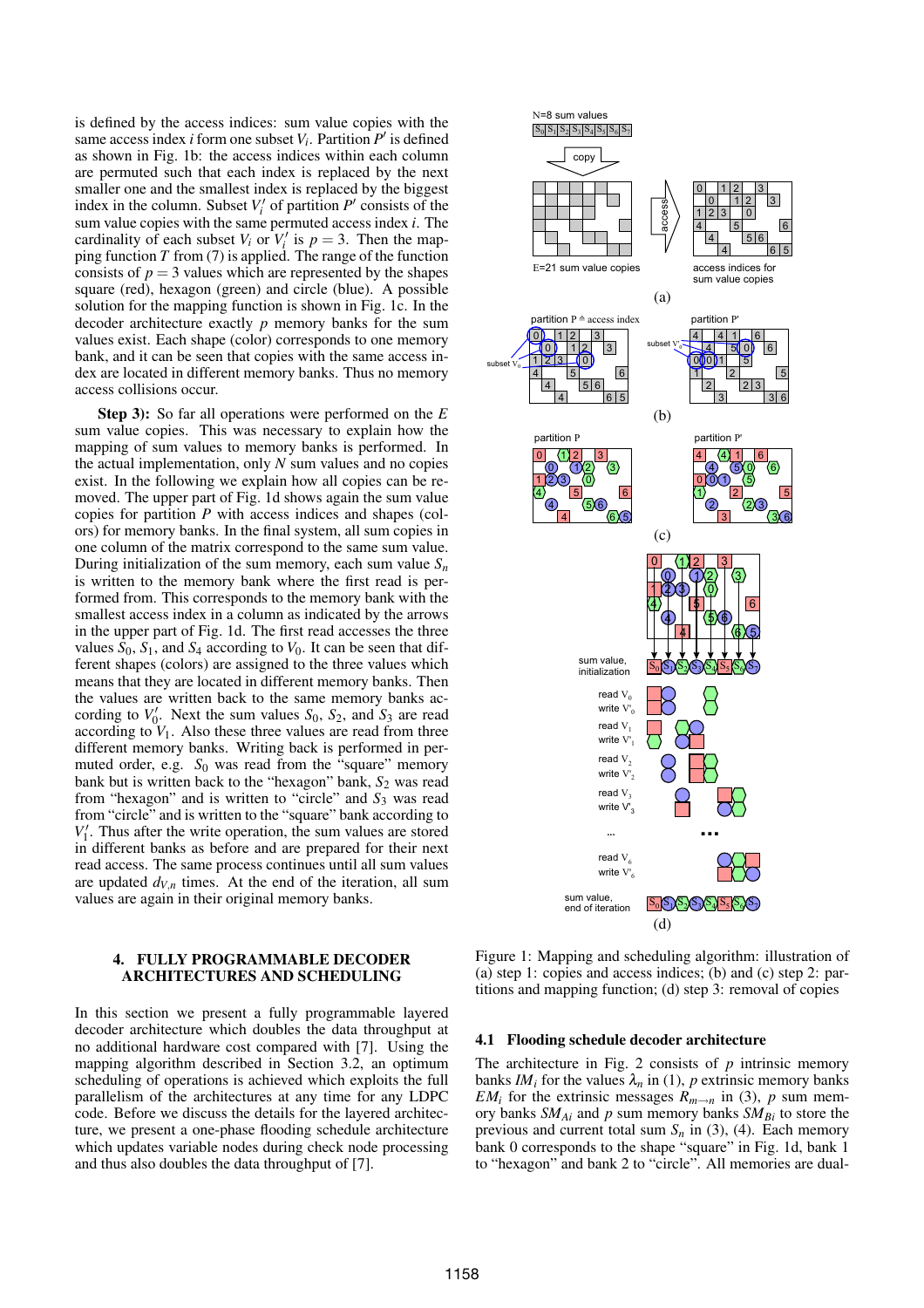

Figure 2: Fully programmable flooding schedule decoder architecture  $(p = 3)$ : dashed lines indicate reversed data paths for even iterations, see Section 4.3

port memories allowing simultaneous and independent read and write access on two data entries. The four permutation networks  $\pi$ <sub>*i*</sub> can be realized as Beneš networks.  $\bar{p}$  check and *p* variable node functional units (CFU*<sup>i</sup>* resp. VFU*i*) perform the node computations, the core function for check node processing is implemented in the CP blocks. In the VFUs the sum of all incoming values is sent to the output. Each CFU and each VFU updates one data value in each clock cycle, thus 2*p* data values are updated in each clock cycle. A controller and a control memory are needed to configure the permutation networks and to generate the addresses for the sum memory banks. A different LDPC code can be decoded by changing the initialization of the control memory.

### **4.2 Layered decoder architecture**

Fig. 3 shows the fully programmable layered decoder architecture. Compared with the flooding schedule decoder architecture, the hardware cost can be significantly reduced, which is consistent with results for QC decoder implementations [9]. Thus we can save the two permutation networks  $\pi_2$  and  $\pi_3$  and the reversed data paths as well as the *p* sum memory banks *SMBi* and the *p* intrinsic memory banks *IM<sup>i</sup>* while we can still perform 2*p* data updates in each clock cycle. Scheduling of check nodes is performed in reverse order in every second iteration. This modified layered schedule increases the convergence speed compared to the flooding schedule.

An inherent constraint for layered decoding is to choose the order of check node processing such that the total sum values in the *SM<sup>i</sup>* memory banks are not needed again before the last update was finished. The constraint can be relaxed by introducing idle states, which reduce the throughput. Simulations using simulated annealing show that in general a solution with less than 5% additional processing time can be found for  $p = 16$  by rearranging the order of check node processing.



Figure 3: Fully programmable layered decoder architecture  $(p = 3)$ 

## **4.3 Mapping and scheduling on decoder architecture**

Mapping and scheduling are first explained in detail for the flooding schedule decoder architecture and then the results are transfered to the layered architecture. Decoding of a received corrupted codeword starts with initialization of all memories in Fig. 2 according to (1) and (2). The intrinsic value  $\lambda_n$  corresponds to column *n* in the parity-check matrix and is written to the memory bank indicated in the line "sum value, initialization" in Fig. 1d. In our example this means that  $\lambda_0$  is written to the "square" banks  $SM_{A0}$  and  $IM_0$ ,  $\lambda_1$  to the "circle" banks *SMA*<sup>2</sup> and *IM*2. The address within each memory bank is increased by one for each value which is written to the same memory bank during initialization.

During the decoding iterations, linear addressing is used for the *EM* memory banks and "random" addressing for the *SM* banks. *p* total-sum values which correspond to the copies in  $V_k$  are read at time  $t = k$  from the *SM*<sub>Ai</sub>. Then the sum values are written back over  $\pi_2$  to the same memory addresses but possibly different banks as indicated by  $V_k'$ . E.g. for  $t = 1$  according to  $V_1$ ,  $V'_1$  the values  $(S_0, S_2, S_3)$  are read from (*SMA*0,*SMA*1,*SMA*2) and written back in permuted order to (*SMA*1,*SMA*2,*SMA*0). Each CFU*<sup>i</sup>* sequentially updates the extrinsic messages of one check node, writes the updated messages to the *EM<sup>i</sup>* bank and also sends them to the VFUs. Permutation network  $\pi_0$  assigns the correct message to each CFU and  $\pi_1$  performs the inverse permutation of  $\pi_0$ .

In the VFUs the variable node update is performed according to (4). However, the  $R_{i\rightarrow n}$  values for one variable node do not arrive sequentially but in "random" order. Thus a temporary total sum is read and always one value is accumulated with  $S_{n,k+1} = S_{n,k} + R_{i \to n}$  until all  $d_{V,n}$  values were added. Reading and writing the total sum values in the *SMBi* memory banks is performed in the same order as for the *SMAi* banks, only a delay in time is added.

After the update of all extrinsic messages in the first decoding iteration, the second iteration is started by swapping the two sum memories  $SM_A$  and  $SM_B$ . All operations are now performed in reverse order, meaning that some data paths are inverted as indicated by the dashed lines in Fig. 2 and that the subsets are processed in reverse order starting with  $V'_{L-1}$  and ending with  $V_0$ . After the second iteration all sum values are